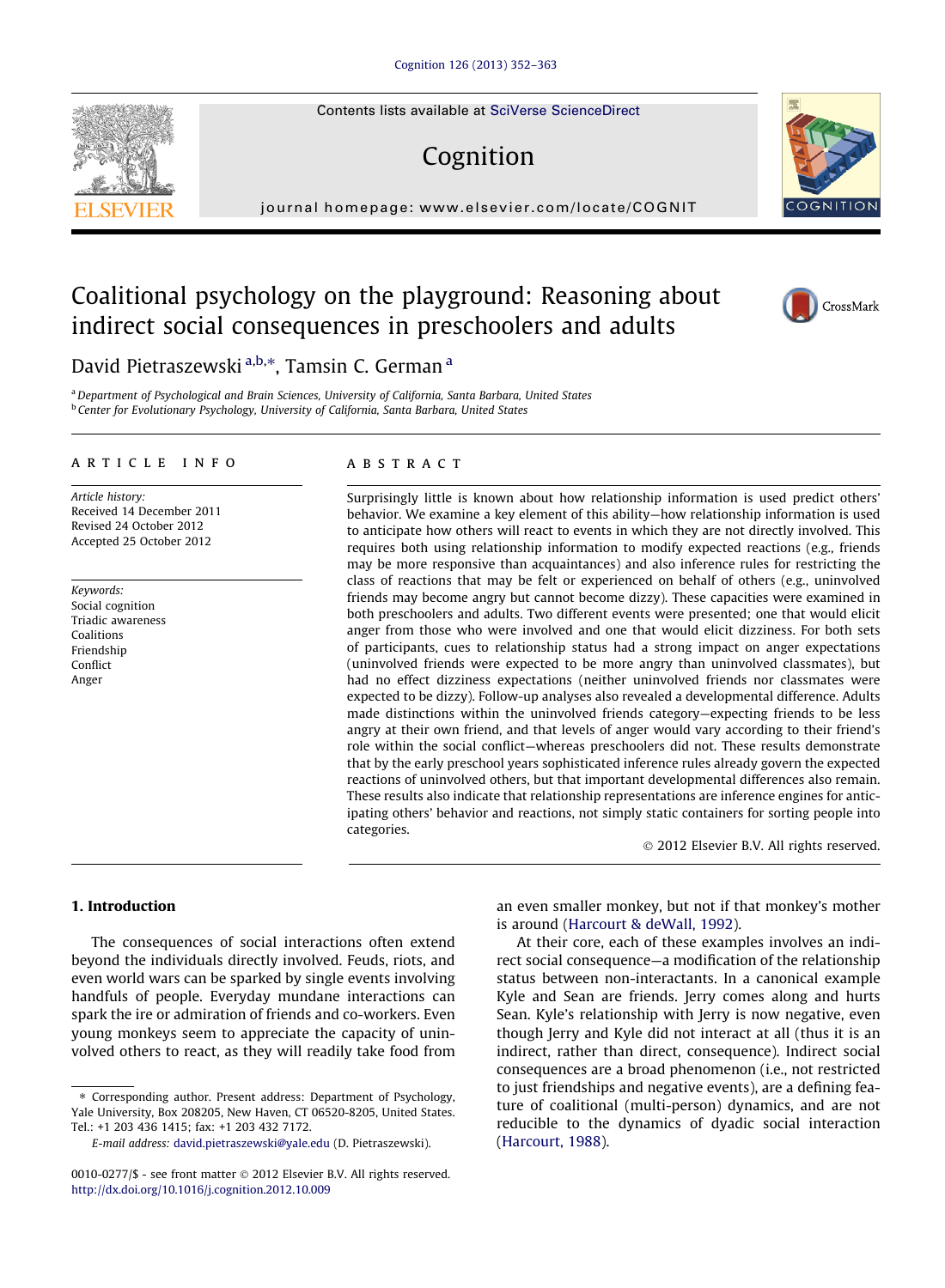Representing indirect social consequences—predicting them ahead of time and keeping track of them once do they occur—is crucial for predicting others' behavior, and maintaining up-to-date representations of the social world. Yet little is known about the underlying psychological processes that make this competence possible and how it emerges over the course of development (for the most closely related work see [Bennett, Yuill, Banerjee, &](#page-11-0) [Thomson, 1998;](#page-11-0) [Lickel, Miller, Stenstrom, Denson, &](#page-11-0) [Schmader, 2006\)](#page-11-0).

#### 1.1. Reasoning about indirect social consequences

Pre-existing relationships strongly determine reactions from uninvolved others. This means that the psychology responsible for generating inferences and expectations about uninvolved individuals should be sensitive to cues of relationship status and when detected, should modify expectations of how strongly, and in whose favor, an uninvolved individual is likely to react.

Moreover, in order to form coherent and useful expectations, the inferences that follow from the perception of these relationship cues—and that govern expectations of indirect social consequences in general—must be highly selective and restrictive. Going back to the example above, suppose Jerry punches Sean and as a result Sean feels pain. Both Sean and his uninvolved friend Kyle will feel anger (directed at Jerry), but only Sean will feel pain. This illustrates that while some states and reactions may be shared simultaneously by both the involved and uninvolved friend, others will be restricted to the directly involved person. These and other fundamental differences suggest that the underlying rules for reasoning about uninvolved people cannot just be the same as those for reasoning about the people directly involved in some event. Instead, inference rules are necessary which, by virtue of their structure, specify the class of reactions that are, and are not, expected to be experienced by uninvolved others. (Additional rules for modifying the expected strength of these reactions are also likely necessary).

#### 1.2. Current studies

The current studies investigate this ability to reason about indirect social consequences in preschoolers and adults, examining if both populations use relationship information to selectively modify their expectations of how third parties will react to events in which they are not directly involved. There are two primary goals: (1) To establish if young children have any sense of indirect social consequences, and if they do, to verify that this awareness is not driven by either an experimental artifact or by overly-simplistic rules, and (2) to empirically examine the adult-state capacity to reason about indirect consequences.

Demonstrating the ability to reason about indirect social consequences requires demonstrating that participants use relationship information to selectively modify their expectations of certain reactions and not others. To test for this, participants were presented with vignettes in which two characters were directly involved in a

particular event, while two other characters were not. Information about the relationship between the involved and uninvolved characters was manipulated between-subjects. For half of participants, these were described as friends and were shown playing together cooperatively. For the other half, these were described as classmates and shown engaging in parallel activities, but not interactively and at a distance from one another. Next, all participants were shown two different events—one an angerinducing event and the other a dizziness-inducing event. The anger-inducing event was a social conflict in which one character took a toy away from another, leading to a fight. The dizziness-inducing event involved two characters spinning on playground equipment.

After viewing the social conflict, participants were asked to indicate who they expected would be angry, and could nominate any and all of the characters. If participants modify their expectations of uninvolved others based on relationship information, then there will be a difference between the friend and classmate conditions; uninvolved friends will be expected to be more angry than uninvolved classmates. However, this difference should be restricted to only the uninvolved characters. There should be no effect on judgments of the characters directly involved (all of whom should be expected to be angry, regardless of whether friends or classmates are watching nearby). Including both the directly involved and uninvolved characters as response options allowed us to examine if relationship information in fact only impacts judgments about the uninvolved characters.

An understanding of indirect social consequences will lead participants to make the same judgment about the involved and uninvolved friend; that both will be angry. However, participants (and preschoolers in particular) may also be arriving at this answer for the wrong reasons. For instance, although there is evidence that children have first-person knowledge and experience with friendship [\(Berndt & Perry, 1986; Costin & Jones, 1992; Grammer,](#page-11-0) [1992; Newcomb & Bagwell, 1995; Strayer & Noel, 1986](#page-11-0)), little is known about how children use relationship cues to reason about third-parties. It would be possible for children to entertain large classes of overly broad and simple rules for reasoning about third-party reactions, such as ''friends always experience internal states on behalf of one another'', or that ''friends are interchangeable with respect to their reactions to events'', and these would also generate the expectation that both the involved and uninvolved friends would be angry in response to the social conflict. These would make it appear that children are able to reason about indirect social consequences, while not actually being able to do so. Worse still, friendship may simply be more important and salient, and therefore participants would be more likely to confuse one friend for another in memory. In which case the attribution of anger to the uninvolved friend would reflect an accidental experimental artifact, rather than reflecting reasoning about indirect consequences in a sophisticated and selective way.

To ensure that neither overly simple rules or experimental artifacts could be driving participants' responses, a second event was also presented: a dizziness-inducing event, involving the two other characters spinning on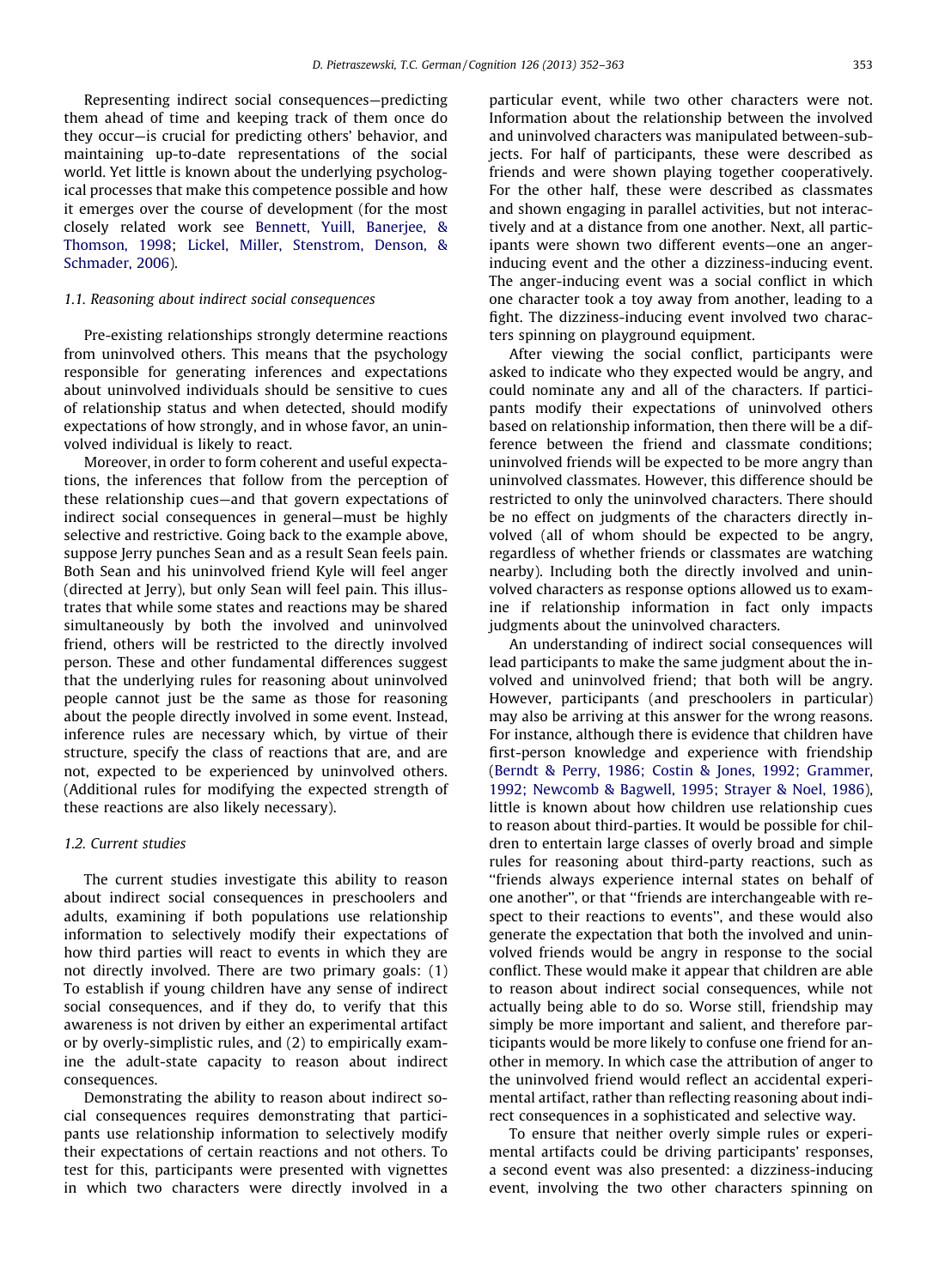playground equipment. After viewing this event, participants were asked to indicate who would be dizzy. If participants are using relationship information selectively—using inference rules which specify the reactions that are and are not expected to be experienced by uninvolved others—then they should not expect any of the uninvolved characters to be dizzy, regardless of condition. If however they do expect uninvolved friends to be dizzy, this will suggest that they either entertain overly simple rules governing indirect social consequences, or that they have simply confused one friend for another in memory.

In the fully mature competence, then, there should be an interaction between these two manipulations: Uninvolved friends should be expected to be more angry than uninvolved classmates when witnessing a social conflict, but neither uninvolved friends nor classmates should be expected to be dizzy when witnessing spinning on playground equipment. Moreover, these effects should only occur for the uninvolved characters; there should be no impact on relationship status or event type for the directly involved characters (all of whom should be expected to be angry and dizzy, regardless of whether there are friends or classmates watching nearby).

Finally, to examine and characterize the more sophisticated features of this capacity to reason about indirect consequences, the social conflict vignette (for both children and adults) also included an additional dimension that could be examined in follow-up analyses: the role of each directly involved character within the social conflict. One character was presented as an aggressor, one as a victim. This allowed us to examine if these roles further modify participants' expectations.

## 2. Method

## 2.1. Participants

To examine children's ability to anticipate the reactions of uninvolved others from a third-person perspective, stimuli were presented to 42 children (21 male, 21 female,  $M_{\text{age}} = 4 \text{ years};$  9 months; Range = 3;5–5;9; SD = 7.46 months) at their preschool.<sup>1</sup> The same stimuli were also presented to 58 undergraduates (23 male, 35 female,  $M<sub>age</sub> = 19.82 \text{ years}, SD = 2.04 \text{ years}$  who participated for course credit.

## 2.2. Design

The relationship between the involved and uninvolved characters—friend versus classmate—was manipulated between-subjects. Half of the participants were shown a classmates relationship (17 preschoolers, 27 adults) and the other half a friends relationship (25 preschoolers, 31 adults). The nature of the precipitating event—social conflict versus spinning on playground equipment—was manipulated within-subjects, such that each participant saw and answered questions about both events.

## 2.3. Materials and procedure

## 2.3.1. Preschoolers' procedure

Individual children participated during play time at a table next to their classroom or playground. A trained experimenter presented the story as a narrated picture book and recorded responses. Children were always presented with characters of their own sex.

## 2.3.2. Adults's procedure

Adults participated in a laboratory room in groups of up to 10. Before starting, it was explained that the story they would be seeing was designed for young children. All adults were shown the girl character version of the story. Everything presented aurally to the children was presented aurally and/or in text to the adults via Powerpoint presentation. Adults indicated their answers on paper.

## 2.3.3. Story part 1: presentation of pre-existing relationships

The first part of the story introduced two pairs of friends (or classmates, depending on condition). A full body drawing of one character was presented, along with that character's name. A second character was then introduced on the next page. These two characters then appeared side by side on the third page and the experimenter either explained that they ''are friends'' or ''are preschoolers'' (see [Fig. 1\)](#page-3-0). On the following page the two were depicted either playing together with blocks in the friends condition or, in the classmates condition, as both sitting down for naptime in the same classroom, but not in proximity. These scenes were also described aloud along with the information that ''they spend most of their time together'' (friends condition) or ''they spend most of their time in the same classroom'' (classmates condition). Next, a page showing the two side by side again appeared, and now children were asked ''Are these two friends/classmates?'' After responding, children were asked to recall what the two had been doing in the previous scene. Nearly all children were correct ( $N = 39$ ), and if incorrect or uncertain  $(N = 3)$ , the experimenter went back to the prior page and repeated the story. A second set of friends/classmates were next introduced in the same way. In the friends condition, this second pair of characters played a game of throwing balls into a box, while in the classmates condition the two were shown eating at different tables in a classroom (see [Fig. 1](#page-3-0)).

Low-level features of the presentation were matched across the friends and classmates conditions. Each introduced dyad was presented as sharing a common lexical label in both conditions, (i.e. ''both friends'' or ''both preschoolers''). Each dyad appeared on the same page an equal number of times, and also shared the same activity (albeit in one case in parallel, and in the other, cooperatively). The only difference was the shared lexical label and the degree of cooperation and proximity between the characters (see [Fig. 1\)](#page-3-0). After the two sets of dyads were presented all four characters were shown in a schoolyard scene. In the friends condition one dyad played on a swing set, the other, on a single drum. In the classmates condition one child played on the swing, one played on the drum, one played with a ball, and one looked under a rock (or

<sup>&</sup>lt;sup>1</sup> Preschools were drawn from the greater Goleta and Santa Barbara areas encompassing lower to upper middle-class residential neighborhoods.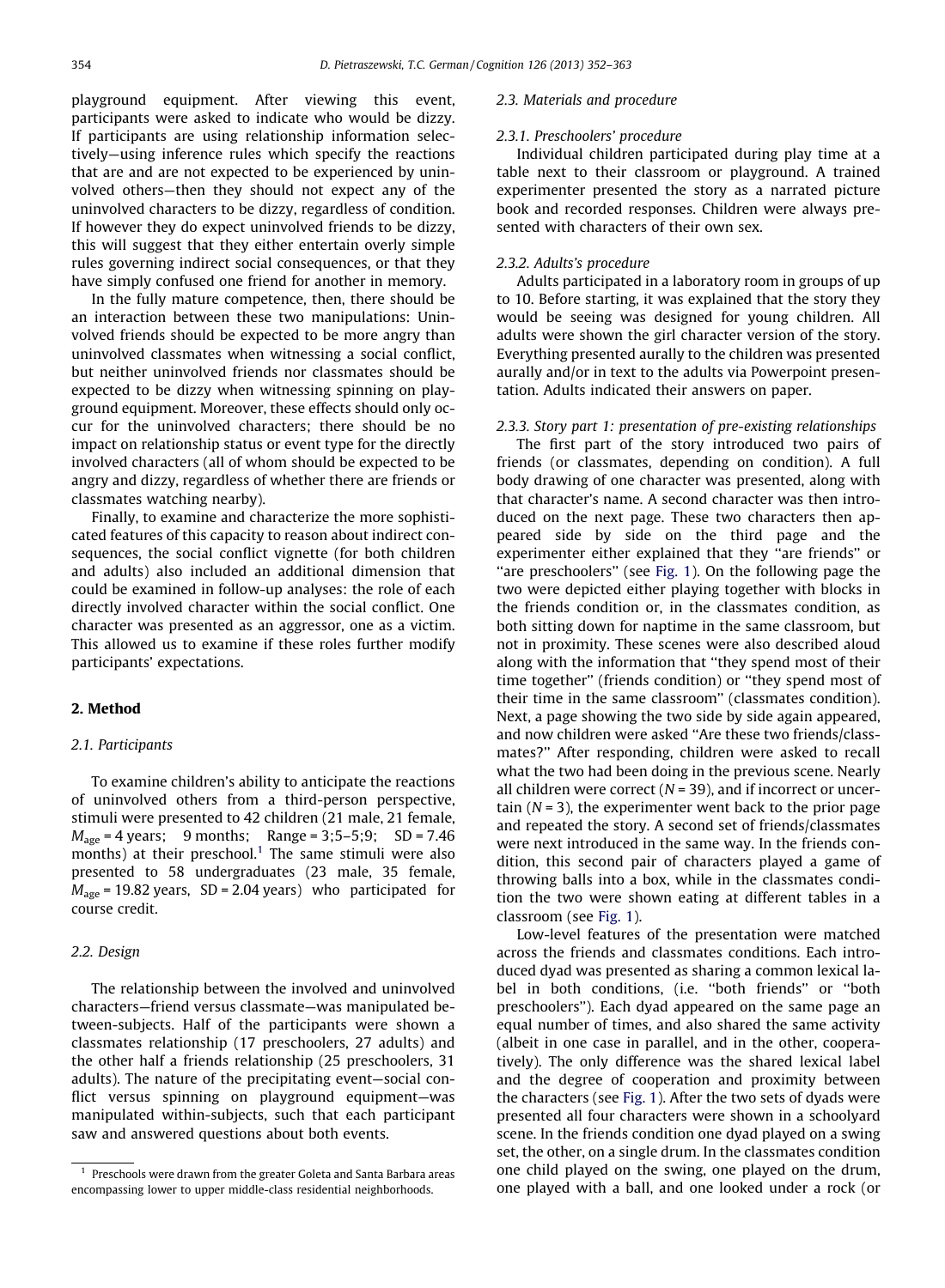<span id="page-3-0"></span>

Fig. 1. Schematic of Story part 1: presentation of pre-existing relationships. Friends and classmates conditions are between-subject. See Appendix for stimuli text.

at flowers). This reinforced that friends were proximate to each other and cooperatively engaged in the same activities at the same time, and that the opposite was true for the classmates (see Fig. 1). Next, all participants were presented with two vignettes: First, a social conflict, and second, a dizziness control.

#### 2.3.4. Story part 2: social conflict

The social conflict involved one member from each of the two previously introduced dyads. One character pushed the other, taking their toy, leading to a struggle. Immediately afterward, all four characters were shown and participants were asked to indicate who was fighting by pointing (see Fig. 2). If uncertain or incorrect, the experimenter went back to the slide and repeated the information.

Next, the experimenter pointed out one of the two characters directly involved in the fight, ''This is Kim.'', and then asked ''Who is mad at Kim?''. Children's initial pointing responses were recorded. The experimenter then asked ''Is there anyone else?'' Children either (1) continued to point at additional characters, after which the experimenter again asked ''Is there anyone else?'' or (2) indicated 'no' either verbally or non-verbally, or simply did not point at any additional characters, at which point the experimenter continued onto the next question. This iterated questioning procedure was used for the preschool participants to

preempt communicative pragmatics of providing minimal information. (For instance, it would be wholly correct for children to only indicate that the characters involved in the fight would be angry, even if they anticipated that the uninvolved characters would also likely be affected). Since it was used for each question, and in both the 'friends' and 'classmates' conditions, this procedure cannot account for any differences found within the child data. Adult participants were not given this iterated questioning procedure, as, given their experience with such tasks in a university setting, it was anticipated that adult undergraduates would understand the question as a request to provide all necessary and sufficient information. This procedure was held constant for all of the adult conditions, and so cannot account for any differences found within the adult data.

Next, the experimenter pointed out the second character directly involved in the social conflict, asking the same series of questions and following the same iterated questioning procedure used for the previous question (''This is Julie."; "Who is mad at Julie?"... "Is there anyone else?"). Participants' pointing responses were recorded.

In response to each ''Who is mad at X?'' question, participants could nominate any of the three other characters. One was directly involved in the conflict and the other two were not. Since there were two ''Who is mad at X?'' questions in total, participants could in total nominate up to



Fig. 2. Schematic of Story parts 2 and 3: social conflict and dizziness control, followed by response pages. Each participant saw both vignettes. See Appendix for stimuli text.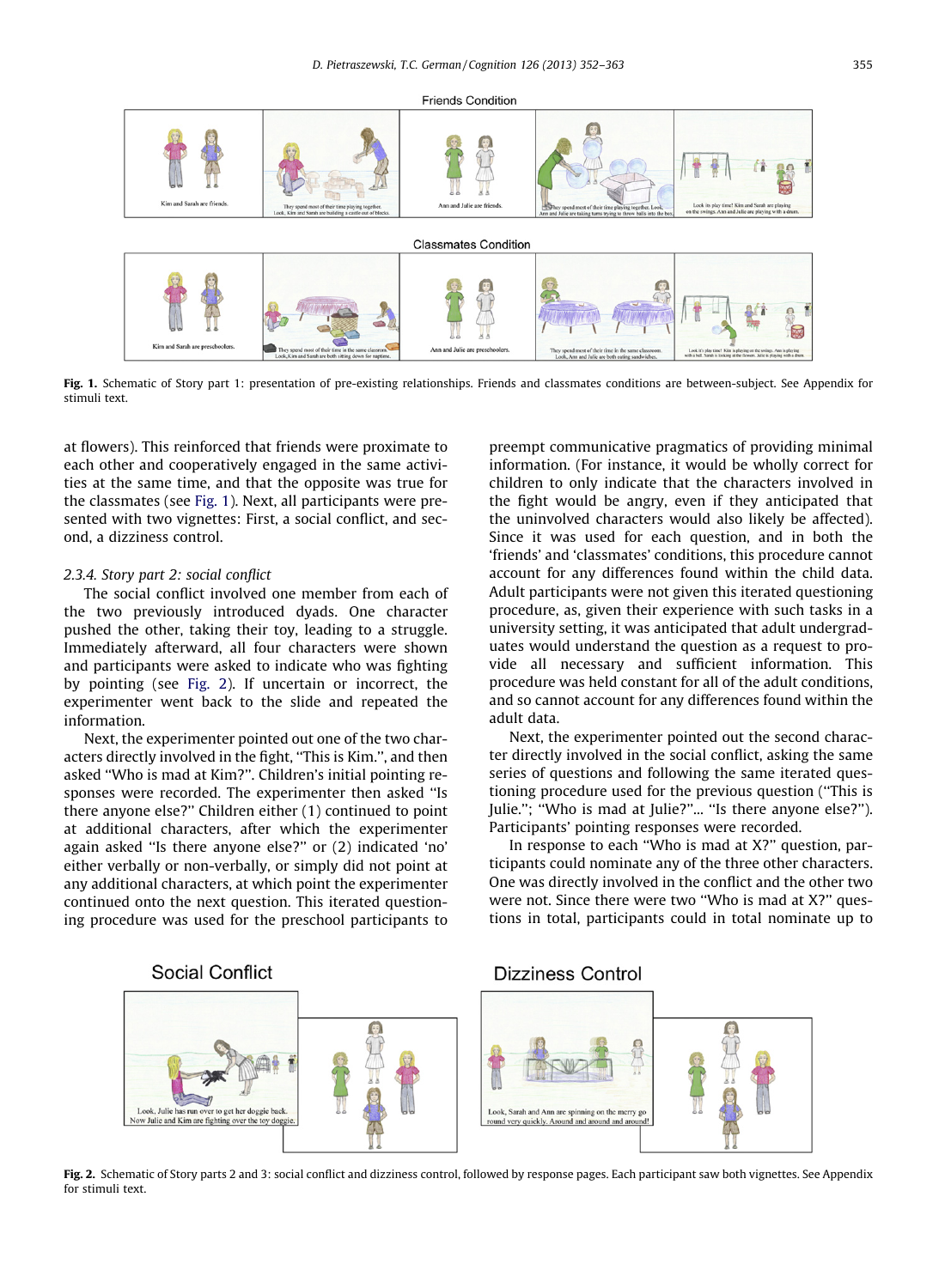two directly involved characters and up to four uninvolved characters. Combining the answers to these two anger questions in this way provides an overall measure of anger expectations; of who is expected to be angry. Anger directed at a particular character—target-directed anger—can also be examined by looking at the responses to each of the two questions separately (to examine, for example, if there are different expected reactions towards the character who initiated the conflict versus the character who fought back).

## 2.3.5. Story part 3: dizziness control

Next, the two characters (one from each dyad) who had not been directly involved in the social conflict were shown spinning on a merry-go-round (see Fig.  $2$ ).<sup>2</sup> Children were then shown all four characters, and asked to indicate who had been spinning on the merry-go-round. If uncertain or incorrect, the experimenter went back to the slide and repeated the information. Children were next asked ''Who is dizzy?'', followed by the same series of ''Is there anyone else?'' questioning used for the social conflict. Unlike the social conflict, there was only this one question—''Who is dizzy?'', rather than two separate ''Who is is dizzy at X?...Who is dizzy at Y?'' questions (these are nonsensical). Thus—and as noted in the graphs that follow—the number of candidate uninvolved others differs between the social conflict and dizziness conditions (four in the social conflict, two in the dizziness control). Because comparisons will either be made between conditions which will hold this difference constant, or against zero, this difference will not impact any of the analyses that follow. (When the target-specified anger questions are each looked at individually, the number of uninvolved candidates will be the same as in the dizziness control; two).

## 3. Results

The first analyses combine the responses of the two anger questions in the social conflict to form an overall anger measure, and then examine the overall number of candidate characters chosen to be angry and dizzy in the friends versus classmates conditions. The central question is if there will be an interaction between relationship status and the nature of the precipitating event such that uninvolved friends will be expected to be angry, but not dizzy, and if this occurs both for preschoolers as well as adults.

## 3.1. Adults' overall responses to the social conflict

## 3.1.1. Directly involved

The characters directly involved in the social conflict were expected to be angry, and this did not differ by condition,  $t(55.97) = .388$ ,  $p = .700$ ; see [Fig. 3](#page-5-0). Out of two possible characters, participants nominated an average of 1.70 characters  $(SD = .541)$  in the classmates condition, and 1.65 characters  $(SD = .608)$  in the friends condition. Both means substantially greater than zero (classmates:  $t(26) = 16.34$ ,  $p < .001$ ,  $d = 3.15$ ; friends:  $t(30) = 15.06$ ,  $p < .001$ ,  $d = 2.71$ ). Seventy-four percent of participants in the classmates condition expected both characters to be angry. Seventy-one percent of participants in the friends condition expected both characters to be angry.

## 3.1.2. Not involved

As predicted, expectations for the characters not involved in the social conflict did differ by condition,  $t(53.40) = 3.01$ ,  $p = .004$ ,  $d = .78$ . Adults expected that a greater number of uninvolved characters would be angry in the friends condition  $(M = .839, SD = .860)$  than in the classmates condition  $(M = .259, SD = .594)$ . Both means are statistically different than zero (friends:  $t(30) = 5.43$ ,  $p < .001$ ,  $d = .98$ ; classmates:  $t(26) = 2.27$ ,  $p = .032$ ,  $d = .44$ ). Fifty-five percent of participants in the friends condition expected at least one uninvolved character to be angry. Nineteen percent of participants in the classmates condition expected at least one uninvolved character to be angry. In sum, adults expected uninvolved friends to be more angry than uninvolved classmates.

## 3.2. Adults' overall responses to the dizziness control

#### 3.2.1. Directly involved

The directly involved characters were expected to be dizzy, and this did not differ by condition,  $t(55.77) = 1.04$ ,  $p = .304$ ; see [Fig. 3.](#page-5-0) Out of two possible characters, participants nominated an average of 1.85 characters (SD = .362) in the classmates condition, and 1.74 characters (SD = .445) in the friends condition. Both means are substantially greater than zero (classmates:  $t(26) = 26.58$ ,  $p < .001$ ,  $d = 5.12$ ; friends:  $t(30) = 21.80$ ,  $p < .001$ ,  $d = 3.92$ ). Eighty-five percent of participants in the classmates condition expected both characters to be dizzy. Seventy-four percent of participants in the friends condition expected both characters to be dizzy.

## 3.2.2. Not involved

Unlike the social conflict results, expectations of the uninvolved characters in the dizziness control did not differ by condition,  $t(55.60) = .869$ ,  $p = .389$ ; see [Fig. 3.](#page-5-0) Adults did not expect the uninvolved characters to be dizzy (out to two possible,  $M = .11$ , SD = .320, in the classmates condition, and  $M = .194$ , SD = .402, in the friends condition). The mean in the classmates condition was not significantly different from zero,  $t(26) = 1.80$ ,  $p = .083$ ,  $d = .35$ , whereas despite its small value, the mean in the friends condition was,  $t(30) = 2.68$ ,  $p = .012$ ,  $d = .48$ ). Eleven percent of participants in the classmates condition and 19 % of participants in the friends condition expected an uninvolved character to be dizzy.

## 3.3. Preschoolers' overall responses to the social conflict

#### 3.3.1. Directly involved

Children expected the characters directly involved in the social conflict to be angry, and this did not differ by condition,  $t(31.84) = .103$ ,  $p = .918$ ; see [Fig. 4](#page-5-0). Out of two possible characters, participants nominated an average of 1.82 characters (SD = .528) in the classmates condition, and  $1.84$  characters (SD = .472) in the friends condition.

<sup>&</sup>lt;sup>2</sup> The logic of this control condition was adapted from [Baron, Dunham,](#page-11-0) [Banaji, and Carey \(2007\)](#page-11-0).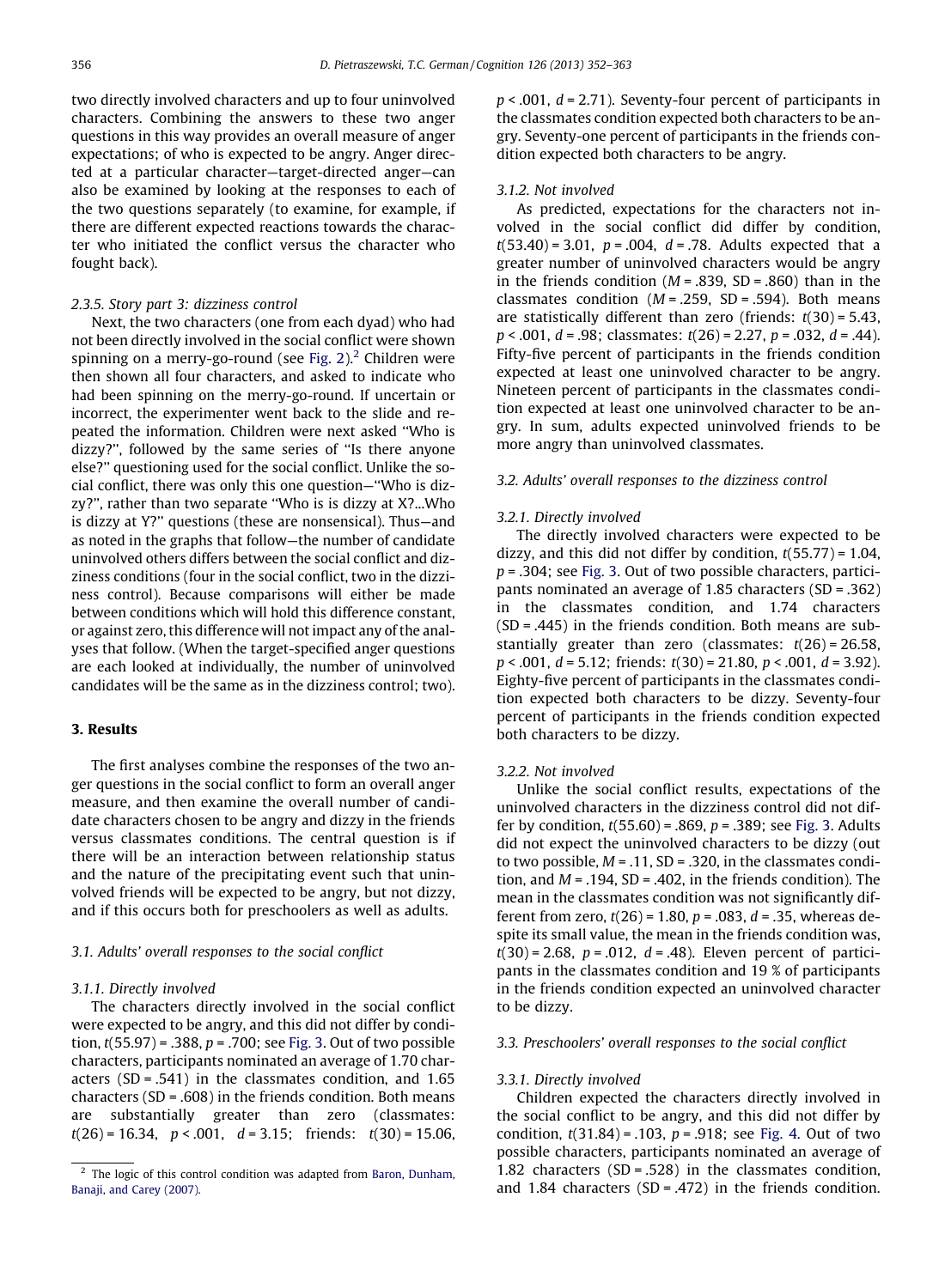<span id="page-5-0"></span>

Fig. 3. Average number of characters nominated to be angry and dizzy by adult participants, broken up by condition. (Because the anger responses were combined in this analysis, uninvolved characters who might be angry was out of four, whereas those who might be dizzy was out of a possible two. See [Fig. 5](#page-7-0) for the uncombined anger analysis out of two). ( $\pm 1$  standard error; \*\*\* $p < .001$ ).



Fig. 4. Average number of characters nominated to be angry and dizzy by preschool participants, broken up by condition. (Because the anger responses were combined in this analysis, uninvolved characters who might be angry was out of a possible four, whereas those who might be dizzy was out of a possible two. See [Fig. 6](#page-8-0) for the uncombined anger analysis out of two).  $(\pm 1)$  standard error; \*\*\* $p < .001$ ).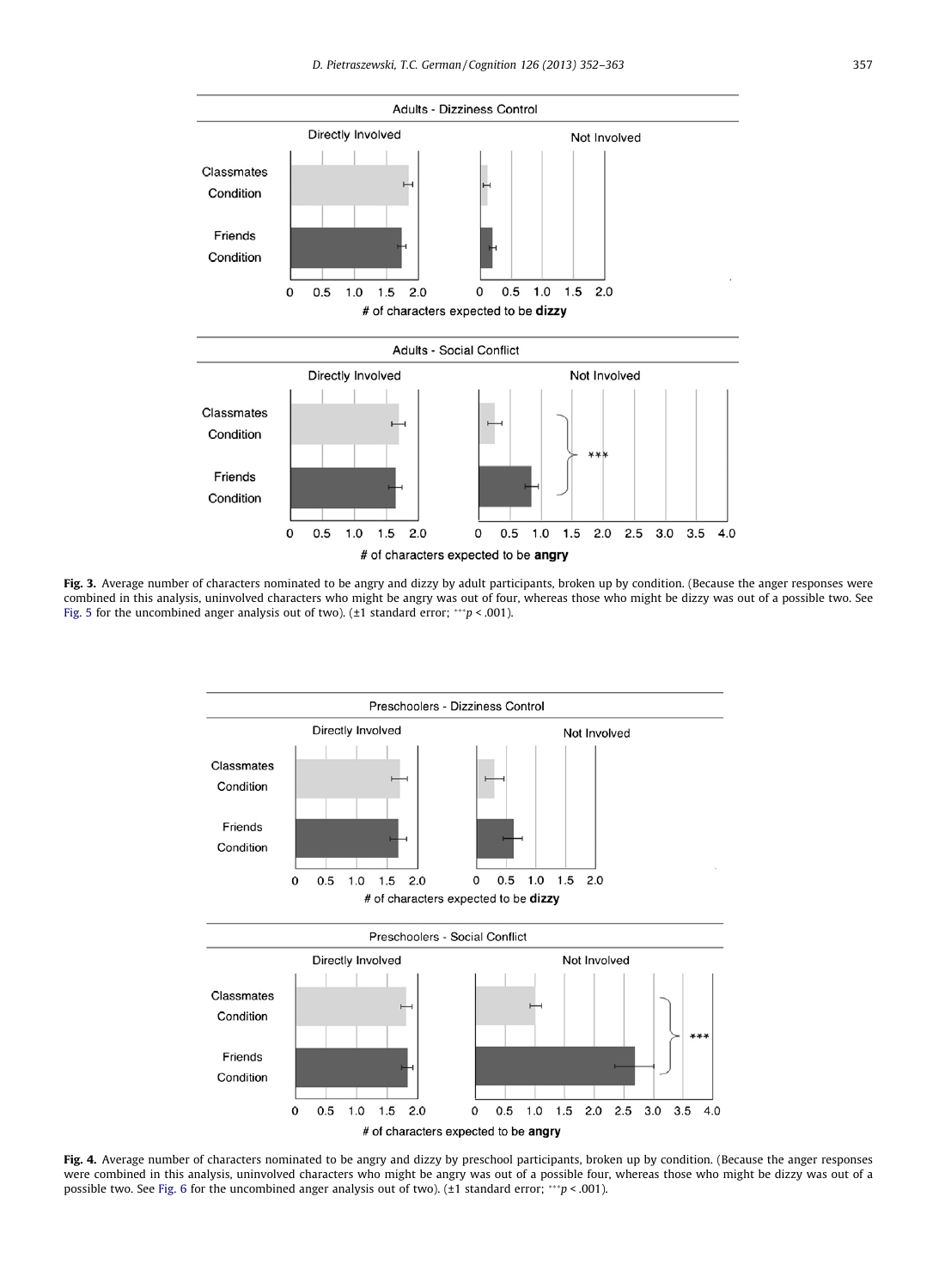Both means are substantially greater than zero (classmates:  $t(16) = 14.22$ ,  $p < .001$ ,  $d = 3.45$ ; friends:  $t(24) = 19.47$ ,  $p < .001$ ,  $d = 3.89$ ). Eighty-eight percent of participants in the classmates condition expected both characters to be angry. Eighty-eight percent of participants in the friends condition expected both characters in the fight to be angry.

#### 3.3.2. Not involved

Like adults, children's expectations for the characters not involved in the social conflict did differ by condition. Children expected that a greater number of uninvolved characters would be angry in the friends condition  $(M = 2.68, SD = 1.55)$  than in the classmates condition  $(M = 1.00, SD = 1.41), t(36.52) = 3.64, p = .001, d = 1.18;$ see [Fig. 4.](#page-5-0) Both means are statistically different than zero (friends:  $t(24) = 8.66$ ,  $p < .001$ ,  $d = 1.73$ ; classmates:  $t(16) = 2.92$ ,  $p = .010$ ,  $d = .71$ ). Eighty-eight percent of children in the friends condition expected at least one uninvolved character to be angry. Forty-one percent of children in the classmates condition expected at least one uninvolved character to be angry.

## 3.4. Preschoolers' overall responses to the dizziness control

#### 3.4.1. Directly involved

Children expected the directly involved characters to be dizzy, and this did not differ by condition  $(t(39.52) = -.13$ ,  $p = .897$ ). Out of two possible characters, participants nominated an average of 1.71 characters (SD = .589) in the classmates condition, and 1.68 characters (SD = .690) in the friends condition. Both means are substantially greater than zero (classmates:  $t(16) = 11.96$ ,  $p < .001$ ,  $d = 2.90$ ; friends:  $t(24) = 12.17$ ,  $p < .001$ ,  $d = 2.43$ ). Seventy-seven percent of participants in the classmates condition expected both characters to be dizzy. Eighty percent of children in the friends condition expected both spinning characters to be dizzy.

## 3.4.2. Not involved

Children did not expect any of the uninvolved characters to be dizzy, and this did not differ by condition (out of two possible,  $M = .294$ , SD = .686, in the classmates condition, and  $M = .600$ , SD = .913, in the friends condition),  $t(39.53) = 1.24$ ,  $p = .223$ ; see [Fig. 4.](#page-5-0) The mean in the classmates condition was not significantly different from zero,  $t(16) = 1.78$ ,  $p = .096$ ,  $d = .43$ , whereas the mean in the friends condition was,  $t(24) = 3.29$ ,  $p = .003$ ,  $d = .66$ ), as it was for adults (and, as with adults, the magnitude of this affect was relatively small). Eighteen percent of participants in the classmates condition expected an uninvolved character to be dizzy. Thirty-two percent of participants in the friends condition expected an uninvolved character to be dizzy.

## 3.5. Overall responses; summary

Analysis of both adults' and preschoolers' responses revealed an interaction between relationship status and the nature of the precipitating event. Relationship status had no impact on expected reactions to the dizziness event, but had a strong impact on expected reactions to the social conflict. Uninvolved friends were judged as much more likely to be angry than uninvolved classmates. Neither uninvolved friends nor classmates were expected to be dizzy.

## 3.6. Analysis of target-specific anger

In the social conflict questioning procedure, participants were asked about anger directed at a particular character—''Who is mad at Kim?'' and ''Who is mad at Julie?''. The previous analyses combined the responses to these two questions to form an overall anger expectation measure. These questions will now be examined separately.

This analysis affords a more fine-grained analysis of preschoolers' and adults' reasoning about indirect social consequences. In particular, of the characters directly involved in the social conflict story, one character had possession of a toy before a second character pushed them and ran away with it, leading to a struggle over the toy. This means that one of the directly involved characters was an aggressor and the other a victim. Thus, the two separate anger questions amounted to asking participants ''Who will be angry at the aggressor?'' and ''Who will be angry at the victim?''. Examining each target-specific anger response allows us to examine if expectations of anger directed at an aggressor are different than expectations of anger directed at a victim.

#### 3.6.1. Adults

[Fig. 5](#page-7-0) shows adult participants' responses to the social conflict broken up by the two separate questions—''Who is mad at the aggressor?'' and ''Who is mad at the victim?''. Nominated characters are labeled according their role within the social conflict (e.g., the associate of aggressor in the friends condition would be the friend of the aggressor, the associate of the aggressor in the classmates condition would be the classmate of the aggressor). These labels were not included in the experimenter's questions, nor in the participants answers during the study (participants were not asked ''Who is mad at the victim?'', but rather ''Who is mad at Julie?'', and they answered by pointing to or circling the image of a character, not by saying ''the friend of the aggressor'').

3.6.1.1. Directly involved. The characters directly involved in the fight were expected to be angry with the one another (see [Fig. 5;](#page-7-0) top half). The victim was expected to be angry at the aggressor (classmates condition:  $M = .89$ , SD = .32;  $t(26)$  = 14.42,  $p < .001$ ,  $d = 2.78$ ; friends condition:  $M = .94$ , SD = .25;  $t(30) = 20.86$ ,  $p < .001$ ,  $d = 3.76$ ) and, to a slightly weaker degree, the aggressor was expected to be angry at the victim (classmates condition:  $M = .81$ , SD = .40;  $t(26)$  = 10.70,  $p < .001$ ,  $d = 2.06$ ; friends condition:  $M = .71$ , SD = .46;  $t(30) = 8.56$ ,  $p < .001$ ,  $d = 1.54$ ). There was no difference between the between subjects friends or classmates conditions: Victims were just as angry at aggressors when classmates were nearby as when friends were nearby  $(t(48.9) = .61, p = .544)$ . Aggressors were just as angry at victims when classmates were nearby as when friends were nearby  $(t(55.9) = .93, p = .354)$ .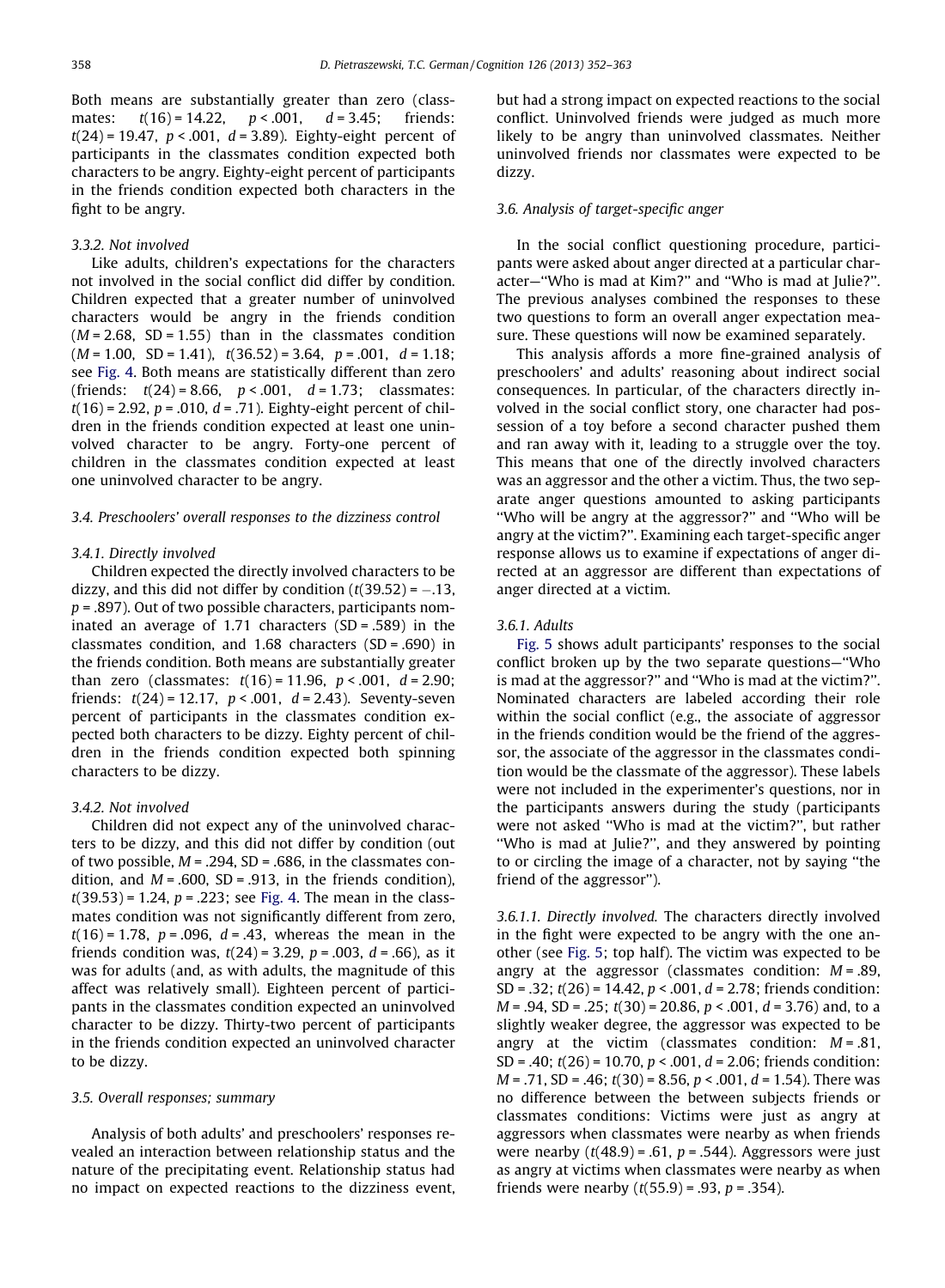<span id="page-7-0"></span>

Fig. 5. Adults' expectations of target-specific anger in response to the social conflict. X-axis indicates the average number of nominations. Target of anger is either aggressor or victim. Characters are identified according to their role in the story (i.e., associate of aggressor in the classmates condition is the classmate of the aggressor). (±1 standard error).

3.6.1.2. Not involved. Adults' expectations of the uninvolved characters reactions were strongly influenced by the roles of aggressor and victim (see Fig. 5; bottom half). Out of four possible nominations, the expectation of anger in the friends condition was carried by only two: (1) That the friend of the victim would be angry at the aggressor  $(M = .48, SD = .51; t(30) = 5.30, p < .001, d = .91)$  and (2) to a lesser degree, that the friend of the aggressor would be angry at the victim (the victim was, after all, still fighting with their friend;  $M = .23$ ,  $SD = .43$ ;  $t(30) = 2.96$ ,  $p = .006$ ,  $d = 0.53$ ). There was no expectation that the friend of the victim would be angry at the victim (classmates condition:  $M = 0$ ,  $SD = 0$ ; friends condition:  $M = .06$ ,  $SD = .25$ ;  $t(30) = 1.44$ ,  $p = .161$ ,  $d = .26$ ), nor that the friend of the aggressor would be angry at the aggressor (classmates condition:  $M = .07$ ,  $SD = .27$ ;  $t(26) = 1.44$ ,  $p = .161$ ,  $d = .26$ ; friends condition:  $M = .06$ ,  $SD = .25$ ;  $t(30) = 1.44$ ,  $p = .161$ ,  $d = .26$ ).

Adults expected uninvolved friends to take their friend's side in the conflict, and to only be angry at the person fighting with their friend. This overall pro-friend stance was affected by victim/aggressor status, such that the victim's friend was more angry at the aggressor than the aggressor's friend was angry at the victim  $(t(30) = 4.43, p < .001, d = 1.62)$ . This subtle affect reflects the asymmetry in potential costs between supporting an unprovoked attacker versus supporting a victim, even when both situations involve supporting a friend.

## 3.6.2. Preschool children

[Fig. 6](#page-8-0) shows the same analysis of the social conflict condition for the preschool participants.

3.6.2.1. Directly involved. Preschoolers' expectations of the characters directly involved in the fight were the same as

adults' (see [Fig. 6](#page-8-0); top half). Characters directly involved in the fight were expected to be angry with the other. (Victim angry at the aggressor; classmates condition:  $M = .94$ , SD = .24;  $t(16)$  = 16.00,  $p < .001$ ,  $d = 3.88$ ; friends condition:  $M = .96$ , SD = .20;  $t(24) = 24.00$ ,  $p < .001$ ,  $d = 4.80$ ). Aggressor angry at the victim: classmates condition;  $M = .88$ , SD = .33;  $t(16)$  = 10.95,  $p < .001$ ,  $d = 2.66$ ; friends condition:  $M = .88$ , SD = .33;  $t(24) = 13.26$ ,  $p < .001$ ,  $d = 2.65$ ). There was no difference between the friends and classmates conditions. Victims were just as angry at aggressors when classmates were nearby as when friends were nearby  $(t(29.95) = .27, p = .793)$  and aggressors were just as angry at victims when classmates were nearby as when friends were nearby  $(t(34.49) = .02, p = .982)$ .

3.6.2.2. Not involved. Preschoolers' expectations of uninvolved friends' responses to the social conflict were different than adults'. Like adults, preschoolers expected uninvolved friends to be more angry than uninvolved classmates (the effect also demonstrated in the preceding overall analyses). However, unlike adults, they expected the uninvolved friends to be equally angry at both of the characters involved in the fight—angry not only at the person fighting their friend, but also angry at their own friend. (Friend of aggressor angry at aggressor:  $M = .68$ , SD = .48,  $t(24) = 7.14$ ,  $p < .001$ ,  $d = 1.43$ ; friend of aggressor angry at victim:  $M = .72$ , SD = .46,  $t(24) = 7.86$ ,  $p < .001$ ,  $d = 1.57$ . Friend of victim angry at victim:  $M = .60$ , SD = .50,  $t(24) = 6.00$ ,  $p < .001$ ,  $d = 1.20$ ; friend of victim angry at aggressor:  $M = .68$ ,  $SD = .48$ ,  $t(24) = 7.14$ ,  $p < .001$ ,  $d = 1.43.$ ).

Preschoolers also expected uninvolved classmates to be angry to some non-zero degree, although these values are relatively small and their statistical significance marginal. (Classmate of aggressor angry at aggressor:  $M = 0.35$ ,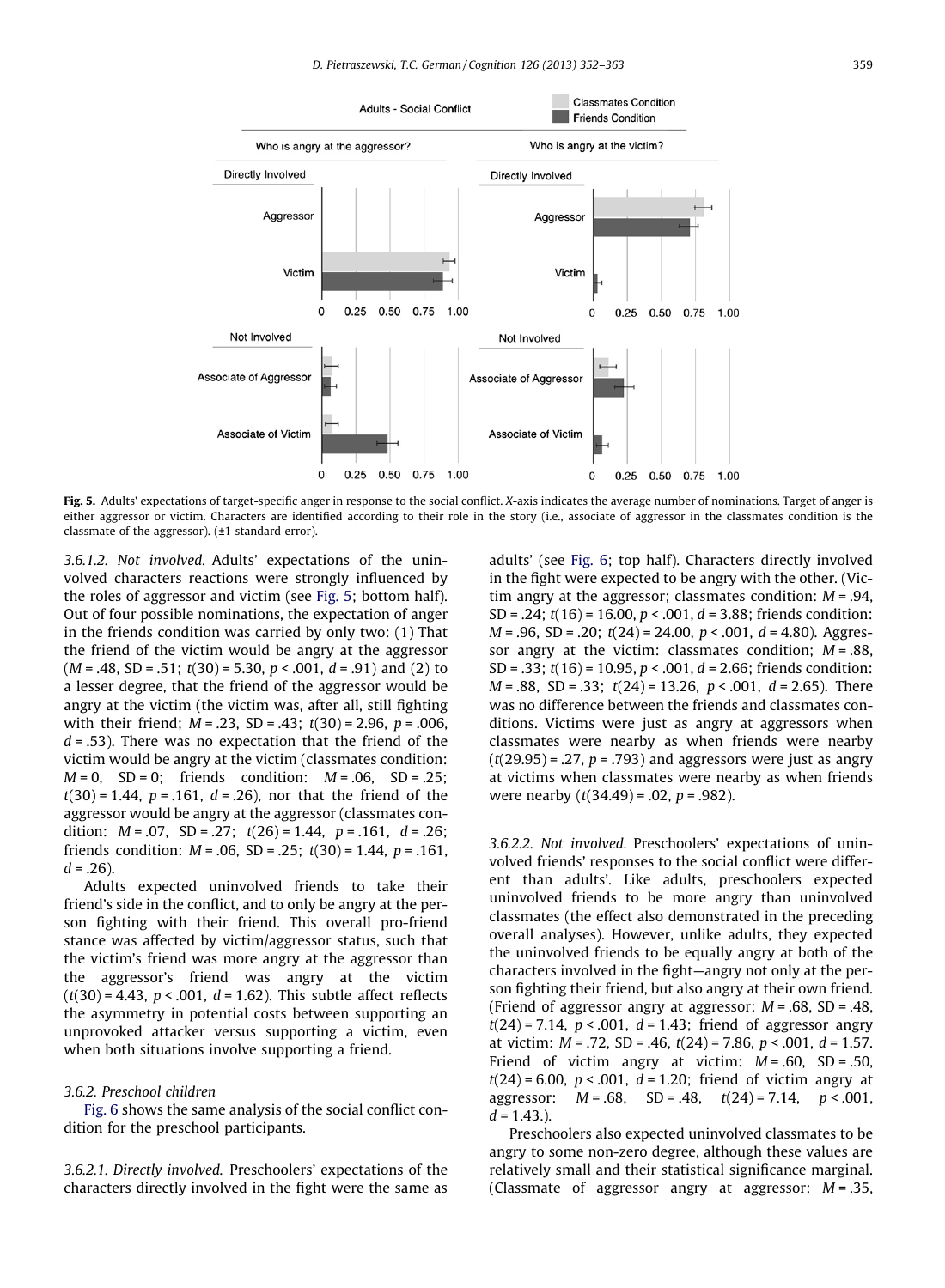<span id="page-8-0"></span>

Fig. 6. Preschoolers' expectations of target-specific anger in response to the social conflict. X-axis indicates the average number of nominations. Target of anger is either aggressor or victim. Characters are identified according to their role in the story. (±1 standard error).

SD = .49,  $t(16)$  = 2.95,  $p = .009$ ,  $d = .72$ ; angry at victim:  $M = .18$ , SD = .39,  $t(16) = 1.85$ ,  $p = .083$ ,  $d = .45$ . Friend of victim angry at victim:  $M = .29$ ,  $SD = .47$ ,  $t(16) = 2.58$ ,  $p = .02$ ,  $d = .63$ ; angry at aggressor:  $M = .18$ , SD = .39,  $t(16) = 1.85$ ,  $p = .083$ ,  $d = .45$ . Only the first of these four remains significant after Bonferroni correction). In each case (and in accordance with the preceding overall analyses of Section 3.3.2) anger was expected more from the uninvolved friends than from the uninvolved classmates (Friend versus classmate of aggressor, angry at aggressor:  $t(33.71) = 2.14$ ,  $p = .04$ ,  $d = .67$ ; Friend versus classmate of victim, angry at aggressor:  $t(38.39) = 3.74$ ,  $p = .001$ ,  $d = 1.18$ ; Friend versus classmate of aggressor, angry at victim:  $t(37.75) = 4.11$ ,  $p < .001$ ,  $d = 1.28$ ; Friend versus classmate of victim, angry at victim:  $t(35.94) = 2.01$ ,  $p = .05$ ,  $d = .63$ ).

### 3.6.3. Summary of social conflict expectations

A more detailed analysis of the social conflict conditions revealed a difference between children and adults. Adults expected friends to be biased in favor of their friends—angry at the person fighting with their friend, but not angry at their own friend. This expectation was further modified by the directly involved characters' roles within the conflict: the victim's friend was expected to be more angry at the aggressor, the aggressor's friend was expected to be less angry at the victim. Unlike adults, preschoolers did not expect uninvolved friends to take their friend's side. Instead, they expected uninvolved friends to be angry at both of the characters directly involved in the fight both at their friend and the person fighting with their friend.

## 3.6.4. Age effects within the preschool sample

The above comparisons between children's and adults' expectations treated preschoolers as a unitary category,

so an additional analysis was conducted to examine if there were any age effects within the preschool sample. A regression of age in months on expectations that a character would be angry in the social conflict revealed a significant negative relationship between age and expectations of anger, but only for the uninvolved characters in the friends condition—precisely the cases in which preschoolers' expectations diverged from adults (friend of aggressor angry at aggressor  $\beta$  = -.429, p = .046; friend of victim angry at aggressor  $\beta$  = -.546, p = .009; friend of victim angry at aggressor  $\beta = -.407$ ,  $p = .06$ ; friend of victim angry at victim  $\beta$  = -.550, p = .008;  $\beta$ 's are standardized, SD of age is 7.76 months). These negative regression values indicate that children's attribution of anger to the uninvolved friends decreased with age, in each case toward the direction of the adult-like pattern. However, the overall pattern—that children do not expect uninvolved friends to be biased in favor of their friends—does not change across the range of ages sampled (3;5 to 5;9). Thus, the pattern of children's expectations did not qualitatively change with age.

# 4. Discussion

Both adults and preschoolers demonstrated the capacity to reason about indirect social consequences. For both sets of participants, the expected interaction between relationship status and reaction type was found. Relationship status (friend versus classmate) had a strong impact on participants' expectations of who would be angry after a social conflict—uninvolved friends were expected to be more angry than uninvolved classmates. However, relationship status had no effect on judgments of who would be dizzy after a dizziness-inducing event—neither uninvolved friends nor classmates were expected to be dizzy.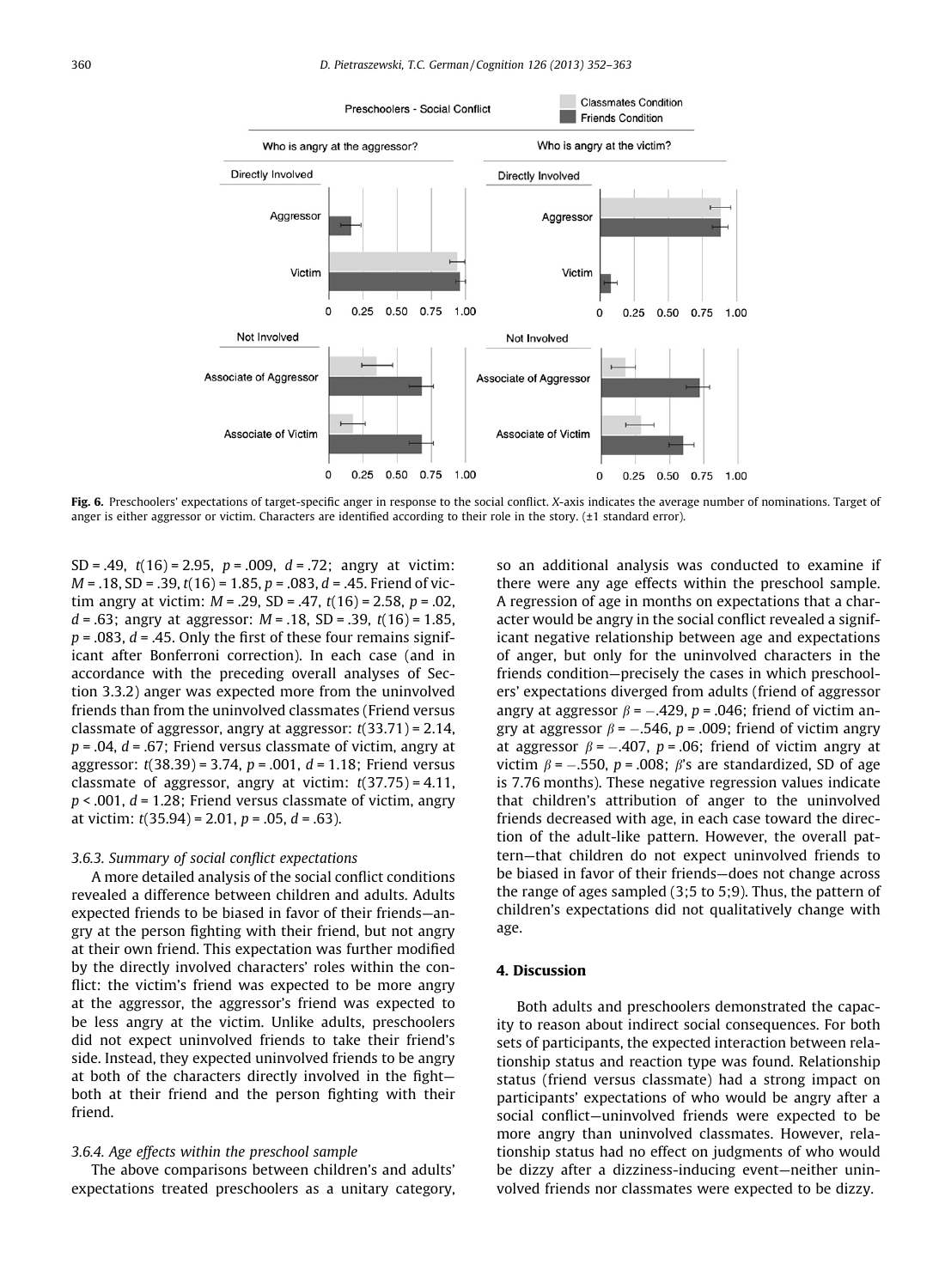The effect of relationship status was strong and selective. Participants exposed to cues of positive affiliations (the friends condition) expected anger at over twice the rate of participants who were exposed to cues of indifferent relationships (the classmates condition). The effect size of this difference was substantial for both children  $(d = 1.15)$  and adults  $(d = .78)$ . This effect was furthermore restricted to only one set of judgments: expectations of anger from uninvolved individuals. Relationship status had no effect on the other three sets of judgments—not on expectations of anger from involved individuals, expectations of dizziness from involved individuals, nor on expectations of dizziness from uninvolved individuals. This strong and selective pattern (see [Figs. 3 and 4\)](#page-5-0) demonstrates the operation of relationship and reaction-specific inference processes in both children and adults.

This selective pattern also precludes alternate accounts of these results. First, the attribution of anger to both the involved and uninvolved friends could not have been due to an error—either confusing one friend for another in memory, or losing track of who was and was not involved. If this were happening dizziness would have also been attributed to involved friends. It was not. Several other accounts—such as that children simply find friendship salient, know that it is important, or apply general knowledge that friends should be more empathetic—likewise predict this pattern. Second, applying general knowledge, such as that anger is shared empathetically, but that dizziness is not, would lead one to predict that anger will be attributed to all uninvolved characters, whereas dizziness will not. This did not happen. Anger was only attributed to uninvolved friends, not to acquaintances.

Overall, these results suggest preschoolers are able to reason about indirect social consequences in a sophisticated way, using relationship information to selectively modify their expectations of how third parties will react to events in which they are not directly involved. By the early preschool years children do not expect all internal states to be shared across friendships, nor are they blind to the possibility that friends may react on behalf of other friends.

Nevertheless, important differences between children and adults were also found. Although their overall responses were the same—uninvolved friends were expected to be angry but not dizzy—follow-up analyses of who friends were expected to be angry at revealed a developmental difference. Adults made a distinction within the uninvolved friends category, expecting the victim's uninvolved friend to be angry at over twice the rate of the aggressor's uninvolved friend. This means that adults not only used relationship information to selectively attribute states to uninvolved others, but they also modified the expected levels of these states according to each of friend's role within the social conflict. This was combined with an expectation that each uninvolved friend would be relatively biased on their own friends behalf and would therefore be more angry at the person fighting with their friend than at their own friend (that the friend of the victim would be angry at the aggressor, and the friend of the aggressor would be angry at the victim). In other words, even though the friend of the aggressor was expected to be less angry overall than the friend of the victim, they were expected to direct this anger at the victim, rather than at their friend (see [Fig. 5\)](#page-7-0). Children, in contrast, produced a simple, homogeneous expectation within the uninvolved friends category: expecting anger to be uniformly directed at both their own friend and also at the person fighting with their friend, with no difference between the two (see [Fig. 6\)](#page-8-0).

Adults' expectations therefore incorporated an additional insight—that the interest of friends do not always overlap. In this scenario, the interests of one pair of friends (the victim and her friend) are much more aligned than they are for the other pair of friends (the aggressor and her friend). The aggressor in the social conflict grabbed a toy from, and inflicted harm on, another person for the purposes of enjoying that toy. Because this violates several implicit social contracts and explicit social norms, disinterested third parties will have a tendency to take the victim's side in this case. This leads to a cost/benefit asymmetry between the friend of the aggressor and the friend of the victim. For the friend of the aggressor, aiding one's friend involves doing something that will be viewed unfavorably by others, all without likely gaining any personal benefits. For the friend of the victim, aiding one's friend involves taking a justified and socially-sanctioned stand against someone who might do the same to you tomorrow, and who, according to the view of disinterested others, is currently doing something negative.

This asymmetry between the of the aggressor and the friend of the victim was reflected in adults' expectations. To our knowledge this is the first experimental demonstration of third-party experimental judgments incorporating the insight that alliance-based loyalty and disinterested assessments can sometimes be in conflict—a key tenet of recent theoretical proposals regarding the nature and function of moral psychology (e.g., [DeScioli & Kurzban, 2009](#page-11-0)). This result is therefore an important point of contact between coalitional and moral psychology, and demonstrates that expectations from a third-person perspective can be a tractable and sensitive dependent measure for future research in both areas.

Unlike adults, children appeared to be applying a more general rule about friendship—that uninvolved friends will be angry when their friends are fighting. This expectation of how third-parties will react differs from what children themselves actually do at this age. Although yielding somewhat contradictory results, observational research of preschoolers' responses to conflict suggests that friends are more likely to intervene in favor of a friend versus a non-friend, and are less likely to intervene against a friend versus a non-friend ([Grammer, 1992](#page-11-0); cf. [Strayer & Noel,](#page-11-0) [1986\)](#page-11-0). There are several possible reasons for this disparity. One is that there is some developmental delay between first-person capacities and third-person expectations. A second is that that these experimental third-party vignette stimuli exceeded children's performance capacities for reasoning about other, more subtle differences within the 'anger from uninvolved friends' category. Future research not encumbered with other comparisons (friendship versus acquaintanceship, involvement versus non-involvement individuals, and anger versus dizziness) can determine if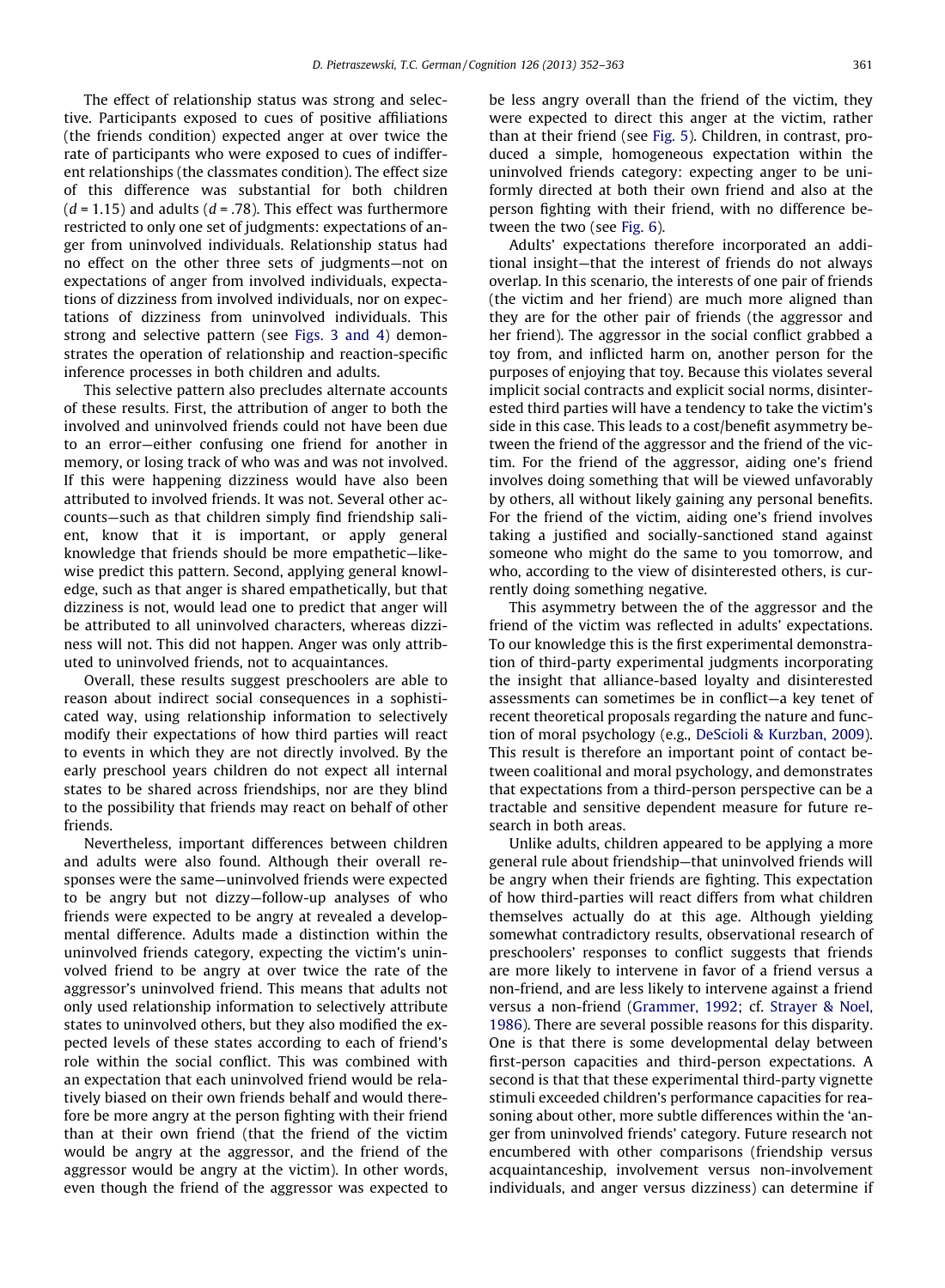this difference between children's and adults' expectations, and between children's own behaviors versus third-person expectations, are the result of competence or performance. (For a parallel discussion of first versus third-person performance in children's moral judgments, see [Wainryb,](#page-11-0) [Brehl, & Matwin, 2005\)](#page-11-0).

The results of these target-specific anger expectations reveal several important things about the psychology of indirect social consequences.

First, friends cannot be simply treated as a unit, with the inferences applied to one (the involved friend) automatically applying to the other (the uninvolved friend). This is likely true of other social relationships, including those between groups. If individuals within a relationship (or group) are treated as fully interchangeable with one another, there would be no way to flexibly reason about how much the interests of the directly and indirectly involved individuals are likely to overlap—something adults clearly did in the current studies. This is a strong constraint on future models of the cognitive architecture of relationship and group representation.

Second, reasoning about indirect social consequences is a more complicated problem than just combining knowledge about relationships (friends empathize) and internal states (anger can experienced on behalf of another, dizziness cannot). Instead, these judgments are also modulated by the degree of conflict of interest between the directly involved and uninvolved individuals. Thus, at least three different factors are incorporated into these judgments, and it is likely there are more.

Third, children's relatively general and simple expectations about friendship and anger highlights that the relationship between anger and uninvolved friends is nuanced and learning-intensive. This is because many possible variations between friendship and anger actually exist out in the world. Multiple stable social norms, explicitly or implicitly negotiated, can exist for how friends are going to react to situations. For example, children may come to a friend's aid on the playground, but not when an adult intervenes first. Adults may come to a friends' aid at a social outing, but not at work. A successful prediction system for reasoning about indirect social consequences must take this variability into account. This requires entertaining some range of variation between friendship and anger, and also requires learning systems for establishing what these multiple local norms are and binding the scope of inferences to the appropriate contexts. Needing to learn about individual, relationship, or context-specificity in indirect social consequences requires additional cognitive complexity on top of the other inferences rules already described, and is required throughout the lifespan, not just in childhood.

# 5. Conclusion

How relationship representations are used to predict behavior has received little attention. The current studies represent an initial step towards understanding this process, examining how relationship representations are used to guide expectations of others' reactions. This capacity is

critical not only for predicting behavior, but also for maintaining an up-to-date map of the social landscape and guiding decisions about how to navigate through that landscape.

This perspective—examining what relationship representations are used for—has broader implications for the study of relationship representations and social categories in general. If relationship representations are used to predict others' behaviors and reactions, then much of the time social cognition is not only creating relationship representations and categorizing people into them, but also using these relationship representations. Therefore a complete description of social categories—including relationships representations—cannot only be a description of the entities that fall within each category, but also a description of the inferences that flow from these categorization processes, including those for modelling indirect social consequences. What these are, how they work, and how they develop are important, interesting, and open questions. The unique problems posed by multi-person coalitional dynamics (such as anticipating indirect social consequences) suggest that these will not be derivative of other cognitive systems, but will instead have rules and a logic all of their own.

## Acknowledgement

We would like to thank three anonymous reviewers for their helpful comments.

## Appendix A. Text of stimuli

# A.1. Friends condition

- Kim and Sarah are friends.
- They spend most of their time playing together. Look, Kim and Sarah are building a castle out of blocks.
- Ann and Julie are friends.
- They spend most of their time playing together. Look, Ann and Julie are taking turns tyring to throw balls into the box.
- Look it's play time! Kim and Sarah are playing on the swings. Ann and Julie are playing with a drum.

# A.2. Classmates condition

- Kim and Sarah are preschoolers.
- They spend most of their time in the same classroom. Look, Kim and Sarah are both sitting down for naptime.
- Ann and Julie are preschoolers.
- They spend most of their time in the same classroom. Look, Ann and Julie are both eating sandwiches.
- Look it's play time! Kim is playing on the swings. Ann is playing with a ball. Sarah is looking at the flowers. Julie is playing with a drun.

## A.3. Social conflict

- Look, Julie is playing with a toy doggie.
- Oh my! Kim has pushed Julie! And Julie has dropped her toy doggie!